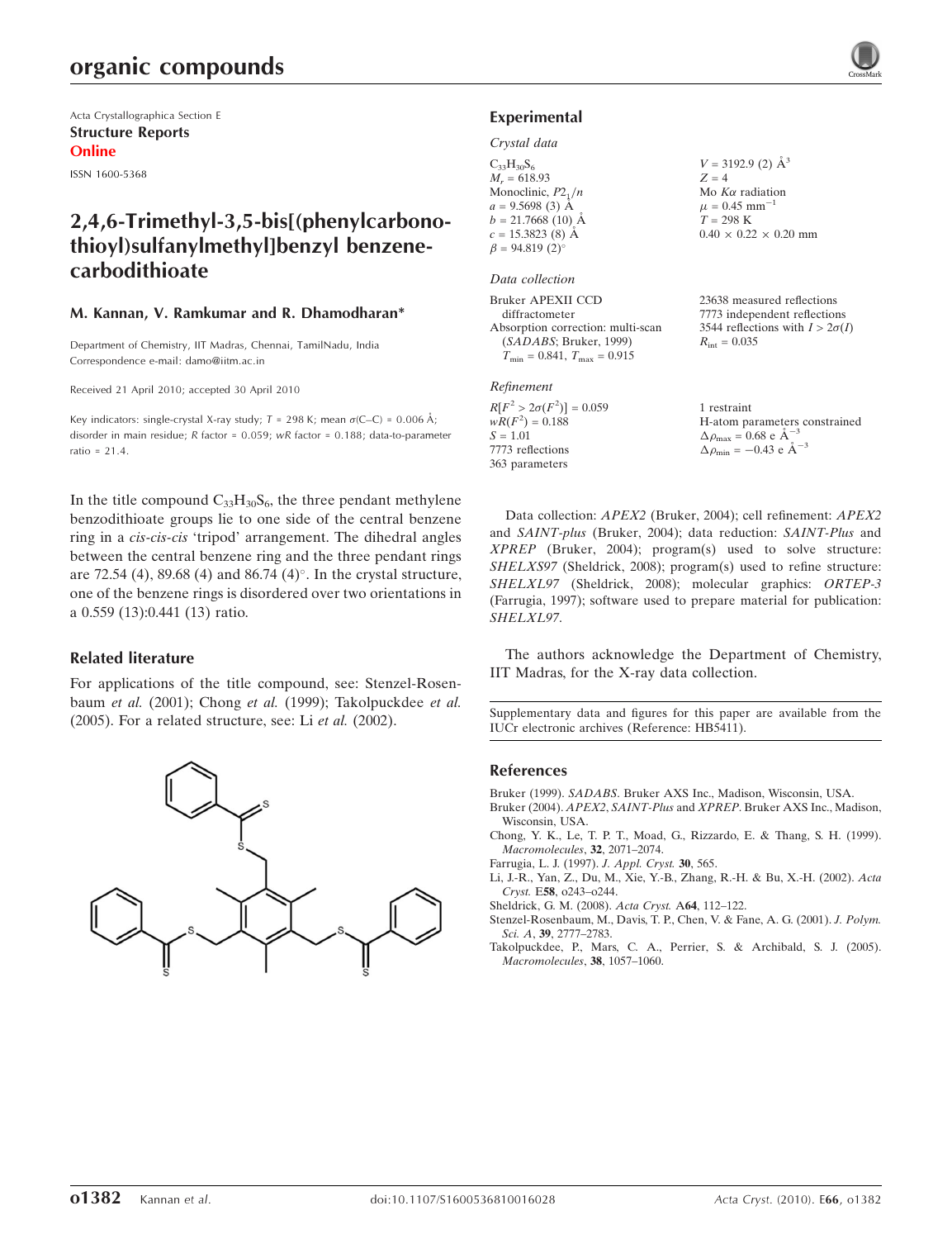# **supporting information**

*Acta Cryst.* (2010). E**66**, o1382 [https://doi.org/10.1107/S1600536810016028]

# **2,4,6-Trimethyl-3,5-bis[(phenylcarbonothioyl)sulfanylmethyl]benzyl benzenecarbodithioate**

## **M. Kannan, V. Ramkumar and R. Dhamodharan**

## **S1. Comment**

The title compound  $C_{33}H_{30}S_6$  is a tri-functional dithioester derivative, which is used as a chain transfer agent (CTA) (Chong *et al.* 1999) in reversible addition fragmentation chain transfer (RAFT) polymerization. Being a tri-functional unit it can form the core of star polymer (Stenzel *et al.* 2001) when used as a CTA. Most of the reported mono functional CTAs are liquid and hence, very few single crystal XRD reports are available (Takolpuckdee *et al.* 2005). In the case of the multi-functional CTAs, depending upon the core it would be either solid or liquid. Since most of the synthesized multi-functional CTAs are characterized by other techniques, their single crystal XRD reports are not available. Here we report the title compound which is one such multi functional CTA, crystallised from hexane.

The title compound  $C_{33} H_{30} S_6$  adopts a *cis,cis,cis*- conformation where the three pendant arms (methylene benzodithioate) protrude on one side of the mean plane of the central benzene ring. Similar structures have been reported (Li *et al.*, 2002) where the three pendant arms (phenylthio groups) adopt *cis*,*trans*, *trans*- conformation. The replacement of phenylthio groups by benzodithioate groups flips the conformation from *cis*,*trans*, *trans* (`soft-shelled crawling turtle′) to *cis*,*cis*,*cis*- conformation ('tripod stand′).

The dihedral angle between the central benzene ring and the three methylene benzodithioate groups are 72.54 (4)°, 89.68 (4)° and 86.74 (4)°. The torsion angle of the three methylene benzodithioate group C2—C10—S1—C11, C4—C18 —S3–C19 and C6—C26—S5—C27 are 147.1 (3),-174.8 (3) and -179.3 (3)°, respectively.

## **S2. Experimental**

Phenyl magnesium bromide was prepared *in*-*situ* by adding bromobenzene (5 mmol) to activated Mg (5.5 mmol) in dry THF and the solution was refluxed for 1 h. To this reaction mixture carbon disulfide (5.5 mmol) was added over 10 min at 273 K. The mixture was allowed to warm to room temperature. Then 1,3,5-tris(bromomethyl)-2,4,6-trimethylbenzene (1 mmol) was added over 15 min. The reaction mixture was then placed in a constant temperature bath stirred at 323 K for 3 h and concentrated under reduced pressure. The resulting crude product was dissolved in ether, rinsed thrice with water, followed by brine solution and dried over anhydrous magnesium sulfate. The crude product was purified by column chromatography using 10% ethyl acetate in hexane as the eluent to obtain the pure title compound as a bright red solid. Recrystallization of the compound from hexane gave red blocks of (I).

## **S3. Refinement**

All hydrogen atoms were fixed geometrically and allowed to ride on the parent carbon atoms, with aromatic  $C$ —H = 0.93 Å, methyl C—H = 0.96 Å and methylene C—H = 0.97 Å. The displacement parameters were set for phenyl and methylene H atoms at  $U_{iso}(H) = 1.2U_{eq}(C)$  and methyl H atoms at  $U_{iso}(H) = 1.5U_{eq}(C)$ . C29 and C30 of one methylene benzodithiote arm is disordered over two sites in a ratio of 44° and 56°.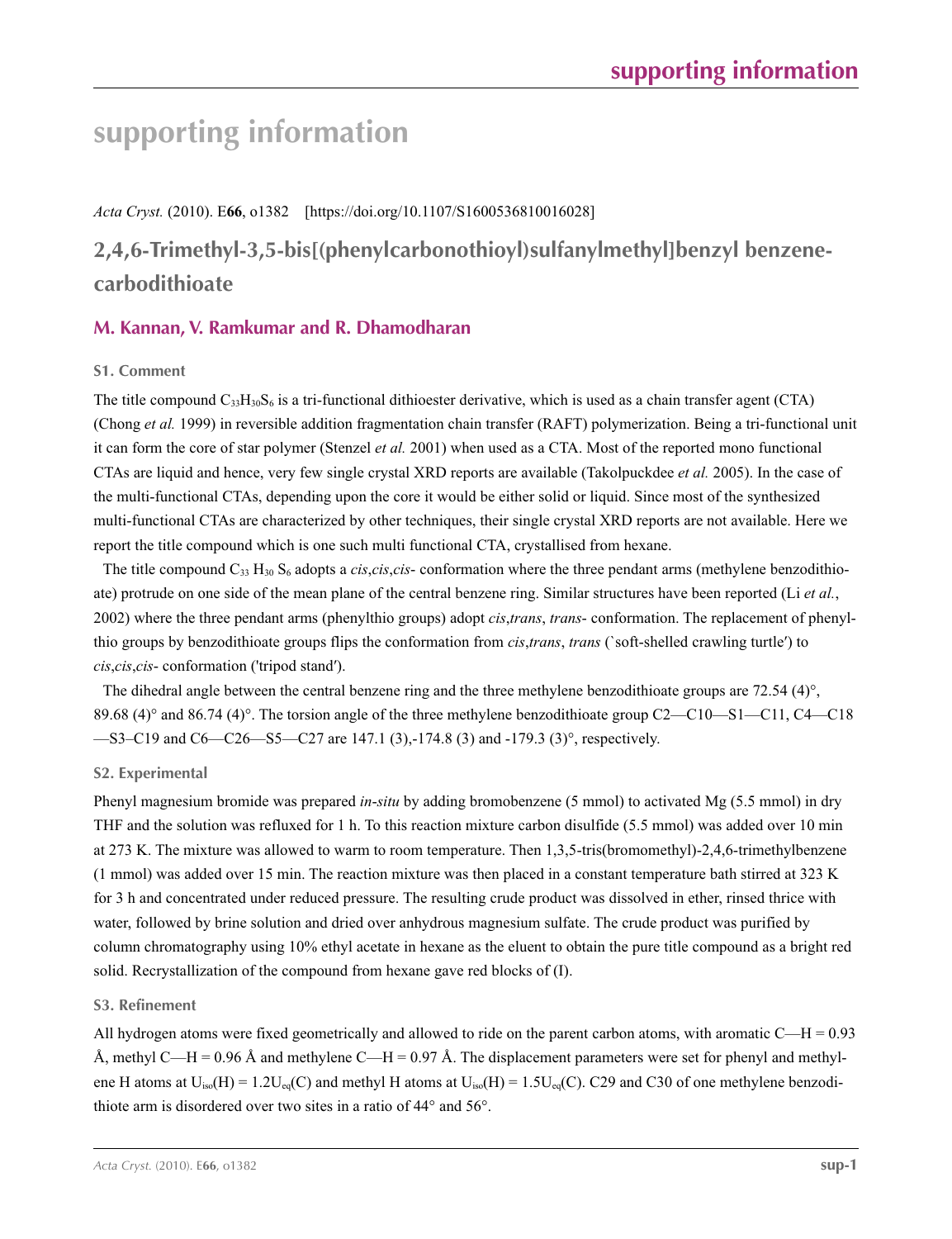

## **Figure 1**

The molecular structure of (I) with atoms represented as 30% probability ellipsoids.

**2,4,6-Trimethyl-3,5-bis[(phenylcarbonothioyl)sulfanylmethyl]benzyl benzenecarbodithioate** 

*Crystal data*

 $C_{33}H_{30}S_6$  $M_r = 618.93$ Monoclinic, *P*21/*n* Hall symbol: -P 2yn  $a = 9.5698(3)$  Å  $b = 21.7668(10)$  Å  $c = 15.3823(8)$  Å  $\beta$  = 94.819 (2)<sup>o</sup>  $V = 3192.9$  (2)  $\AA^3$  $Z = 4$ 

*Data collection*

Bruker APEXII CCD diffractometer Radiation source: fine-focus sealed tube Graphite monochromator phi and *ω* scans Absorption correction: multi-scan (*SADABS*; Bruker, 1999)  $T_{\text{min}} = 0.841$ ,  $T_{\text{max}} = 0.915$ 

*Refinement*

Refinement on *F*<sup>2</sup> Least-squares matrix: full  $R[F^2 > 2\sigma(F^2)] = 0.059$  $wR(F^2) = 0.188$ *S* = 1.01

 $F(000) = 1296$  $D_x = 1.288$  Mg m<sup>-3</sup> Mo *Kα* radiation, *λ* = 0.71073 Å Cell parameters from 4990 reflections  $\theta$  = 2.7–22.8°  $\mu = 0.45$  mm<sup>-1</sup> *T* = 298 K Block, red  $0.40 \times 0.22 \times 0.20$  mm

23638 measured reflections 7773 independent reflections 3544 reflections with  $I > 2\sigma(I)$  $R_{\text{int}} = 0.035$  $\theta_{\text{max}} = 28.3^{\circ}, \theta_{\text{min}} = 2.3^{\circ}$  $h = -9 \rightarrow 12$  $k = -29 \rightarrow 29$ *l* = −20→20

7773 reflections 363 parameters 1 restraint Primary atom site location: structure-invariant direct methods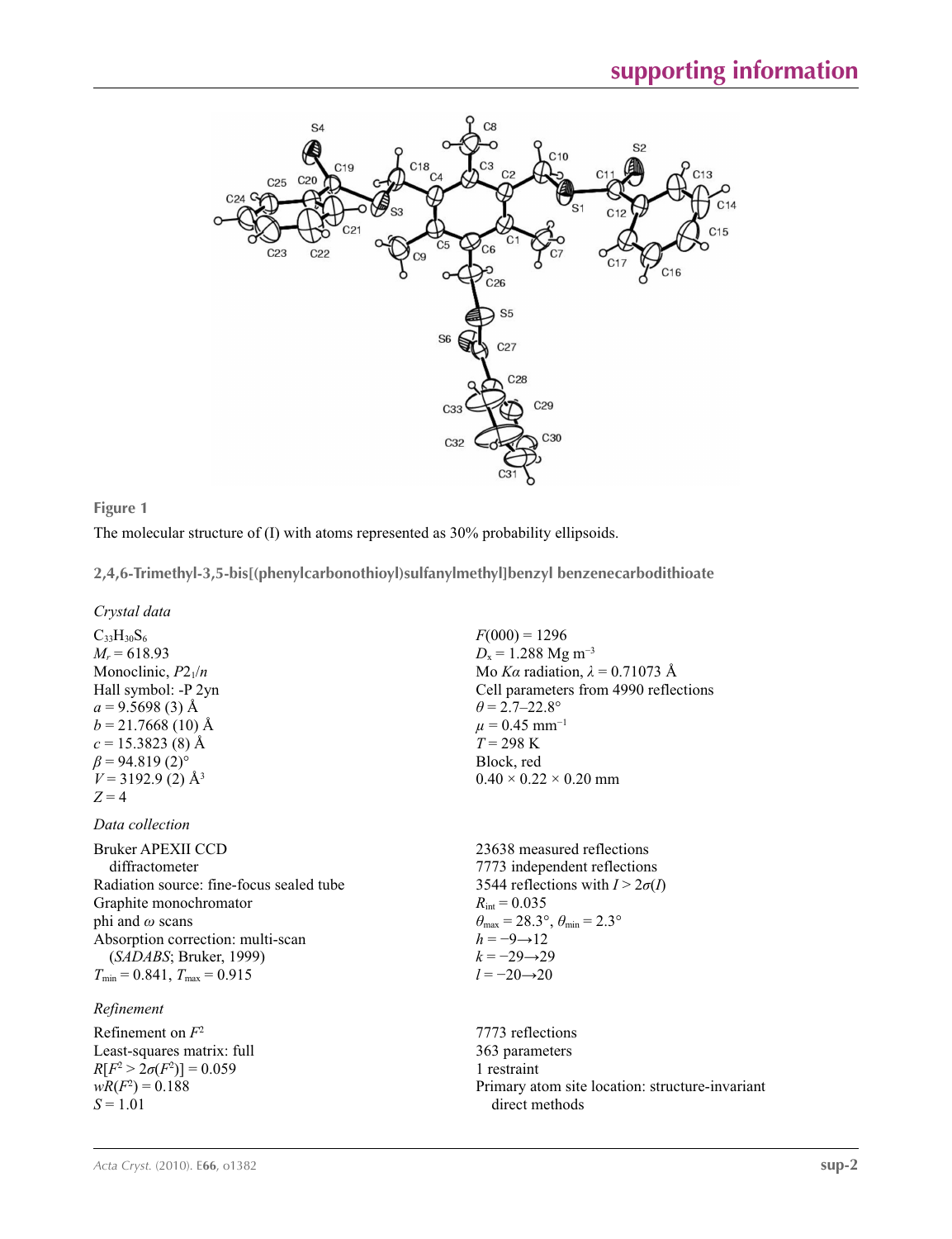| Secondary atom site location: difference Fourier | $w = 1/[\sigma^2(F_0^2) + (0.0749P)^2 + 1.3743P]$ |
|--------------------------------------------------|---------------------------------------------------|
| map                                              | where $P = (F_o^2 + 2F_c^2)/3$                    |
| Hydrogen site location: inferred from            | $(\Delta/\sigma)_{\text{max}}$ < 0.001            |
| neighbouring sites                               | $\Delta\rho_{\rm max} = 0.68$ e Å <sup>-3</sup>   |
| H-atom parameters constrained                    | $\Delta\rho_{\rm min} = -0.43$ e Å <sup>-3</sup>  |

## *Special details*

**Geometry**. All esds (except the esd in the dihedral angle between two l.s. planes) are estimated using the full covariance matrix. The cell esds are taken into account individually in the estimation of esds in distances, angles and torsion angles; correlations between esds in cell parameters are only used when they are defined by crystal symmetry. An approximate (isotropic) treatment of cell esds is used for estimating esds involving l.s. planes. **Refinement**. Refinement of  $F^2$  against ALL reflections. The weighted *R*-factor wR and goodness of fit *S* are based on *F*<sup>2</sup> , conventional *R*-factors *R* are based on  $F$ , with  $F$  set to zero for negative  $F^2$ . The threshold expression of  $F^2 > \sigma(F^2)$  is used only for calculating *R*-factors(gt) etc. and is not relevant to the choice of reflections for refinement. *R*-factors based on *F*<sup>2</sup> are statistically about twice as large as those based on *F*, and *R*factors based on ALL data will be even larger.

*Fractional atomic coordinates and isotropic or equivalent isotropic displacement parameters (Å2 )*

|                  | $\boldsymbol{\chi}$ | у           | $\boldsymbol{Z}$ | $U_{\rm iso}*/U_{\rm eq}$ | Occ. (2) |
|------------------|---------------------|-------------|------------------|---------------------------|----------|
| C1               | 0.1544(3)           | 0.05751(14) | 0.5508(3)        | 0.0658(9)                 |          |
| C2               | 0.0778(3)           | 0.07500(14) | 0.4741(2)        | 0.0612(9)                 |          |
| C <sub>3</sub>   | $-0.0514(3)$        | 0.10408(14) | 0.4769(2)        | 0.0623(9)                 |          |
| C <sub>4</sub>   | $-0.1075(3)$        | 0.11213(14) | 0.5571(3)        | 0.0684(10)                |          |
| C <sub>5</sub>   | $-0.0318(4)$        | 0.09496(16) | 0.6348(3)        | 0.0717(10)                |          |
| C6               | 0.0991(4)           | 0.06642(15) | 0.6311(3)        | 0.0712(10)                |          |
| C7               | 0.2994(4)           | 0.02961(17) | 0.5468(3)        | 0.0886(12)                |          |
| H7A              | 0.2905              | $-0.0117$   | 0.5251           | $0.133*$                  |          |
| H7B              | 0.3473              | 0.0292      | 0.6042           | $0.133*$                  |          |
| H7C              | 0.3519              | 0.0537      | 0.5086           | $0.133*$                  |          |
| C8               | $-0.1286(4)$        | 0.12723(19) | 0.3935(3)        | 0.0865(12)                |          |
| H <sub>8</sub> A | $-0.0620$           | 0.1409      | 0.3543           | $0.130*$                  |          |
| H8B              | $-0.1883$           | 0.1608      | 0.4065           | $0.130*$                  |          |
| H8C              | $-0.1844$           | 0.0947      | 0.3666           | $0.130*$                  |          |
| C9               | $-0.0902(5)$        | 0.1067(2)   | 0.7219(3)        | 0.1069(15)                |          |
| H <sub>9</sub> A | $-0.1512$           | 0.1418      | 0.7171           | $0.160*$                  |          |
| H9B              | $-0.0144$           | 0.1144      | 0.7654           | $0.160*$                  |          |
| H <sub>9</sub> C | $-0.1419$           | 0.0714      | 0.7382           | $0.160*$                  |          |
| C10              | 0.1363(4)           | 0.06230(16) | 0.3885(3)        | 0.0755(10)                |          |
| H10A             | 0.0602              | 0.0549      | 0.3440           | $0.091*$                  |          |
| H10B             | 0.1946              | 0.0258      | 0.3935           | $0.091*$                  |          |
| C11              | 0.3706(3)           | 0.09594(16) | 0.3015(2)        | 0.0672(9)                 |          |
| C12              | 0.4644(3)           | 0.14406(16) | 0.2717(3)        | 0.0691(10)                |          |
| C13              | 0.5167(5)           | 0.1390(2)   | 0.1906(3)        | 0.0962(13)                |          |
| H13              | 0.4962              | 0.1044      | 0.1565           | $0.115*$                  |          |
| C14              | 0.5993(5)           | 0.1852(3)   | 0.1602(4)        | 0.1174(18)                |          |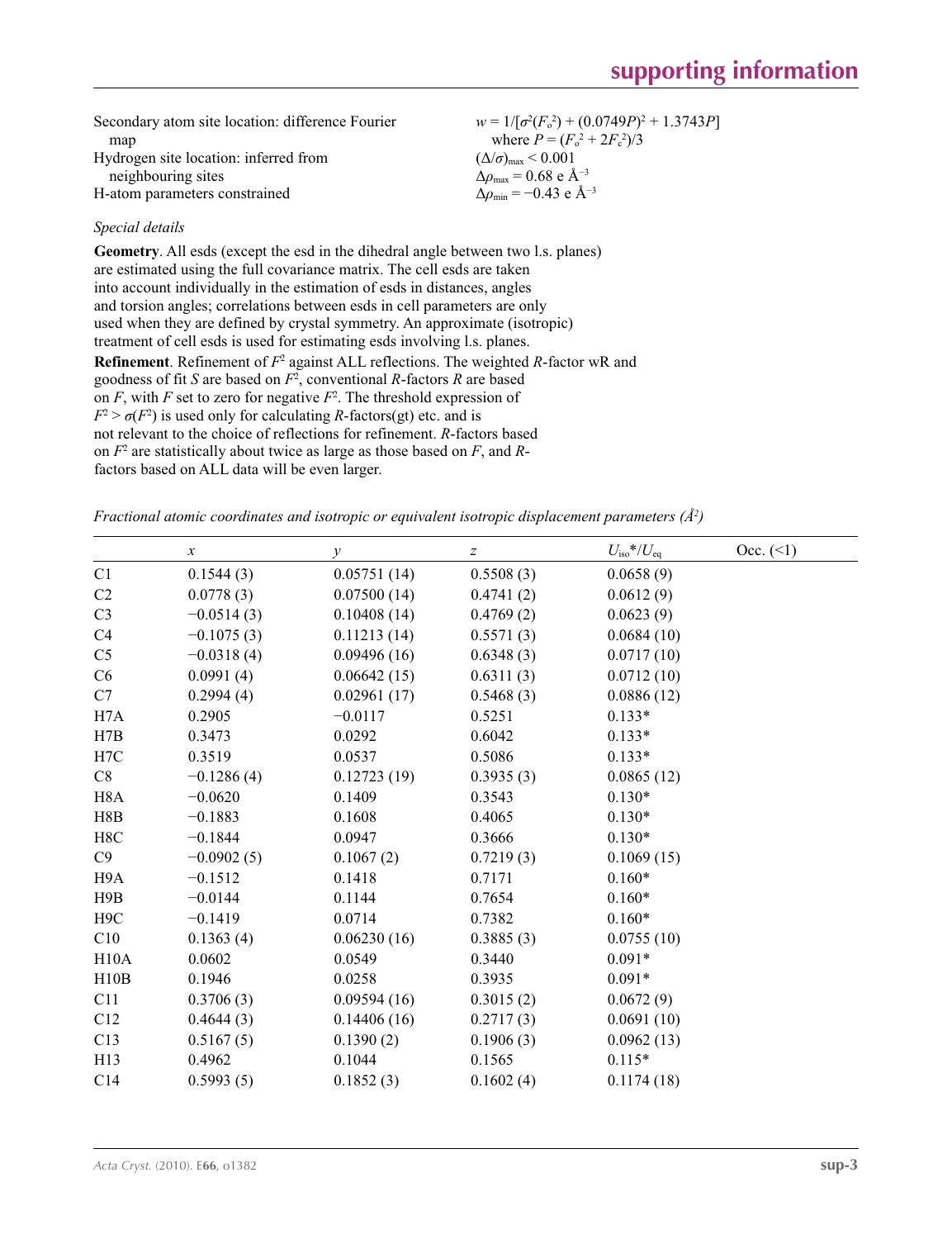| H14               | 0.6318         | 0.1821      | 0.1051      | $0.141*$   |           |
|-------------------|----------------|-------------|-------------|------------|-----------|
| C15               | 0.6332(5)      | 0.2353(2)   | 0.2109(5)   | 0.1130(18) |           |
| H15               | 0.6887         | 0.2663      | 0.1902      | $0.136*$   |           |
| C16               | 0.5863(4)      | 0.2402(2)   | 0.2916(4)   | 0.0965(13) |           |
| H16               | 0.6121         | 0.2739      | 0.3264      | $0.116*$   |           |
| C17               | 0.5010(4)      | 0.19564(18) | 0.3221(3)   | 0.0792(11) |           |
| H17               | 0.4676         | 0.2000      | 0.3768      | $0.095*$   |           |
| C18               | $-0.2524(4)$   | 0.13992(16) | 0.5593(3)   | 0.0835(12) |           |
| <b>H18A</b>       | $-0.2991$      | 0.1225      | 0.6071      | $0.100*$   |           |
| H18B              | $-0.3084$      | 0.1309      | 0.5052      | $0.100*$   |           |
| C19               | $-0.4041(3)$   | 0.24648(15) | 0.5844(2)   | 0.0612(8)  |           |
| C20               | $-0.4158(4)$   | 0.31403(16) | 0.5938(2)   | 0.0637(9)  |           |
| C21               | $-0.3297(5)$   | 0.35393(19) | 0.5555(4)   | 0.1077(16) |           |
| H21               | $-0.2596$      | 0.3391      | 0.5228      | $0.129*$   |           |
| C22               | $-0.3475(6)$   | 0.4169(2)   | 0.5657(4)   | 0.131(2)   |           |
| H <sub>22</sub>   | $-0.2877$      | 0.4438      | 0.5400      | $0.158*$   |           |
| C <sub>23</sub>   | $-0.4486(6)$   | 0.4397(2)   | 0.6115(4)   | 0.1091(15) |           |
| H23               | $-0.4598$      | 0.4819      | 0.6168      | $0.131*$   |           |
| C <sub>24</sub>   | $-0.5334(5)$   | 0.4008(2)   | 0.6498(3)   | 0.0922(13) |           |
| H <sub>24</sub>   | $-0.6029$      | 0.4164      | 0.6825      | $0.111*$   |           |
| C <sub>25</sub>   | $-0.5189(4)$   | 0.33840(18) | 0.6414(2)   | 0.0745(10) |           |
| H25               | $-0.5791$      | 0.3122      | 0.6681      | $0.089*$   |           |
| C <sub>26</sub>   | 0.1786(5)      | 0.04527(17) | 0.7143(3)   | 0.0897(12) |           |
| H26A              | 0.2269         | 0.0070      | 0.7046      | $0.108*$   |           |
| H26B              | 0.1146         | 0.0386      | 0.7591      | $0.108*$   |           |
| C27               | 0.3891(4)      | 0.07623(15) | 0.8423(2)   | 0.0657(9)  |           |
| C28               | 0.5103(4)      | 0.11464(17) | 0.8736(2)   | 0.0734(10) |           |
| C29               | 0.541(2)       | 0.1707(9)   | 0.8418(17)  | 0.106(4)   | 0.444(13) |
| H <sub>29</sub>   | 0.4751         | 0.1884      | 0.8014      | $0.127*$   | 0.444(13) |
| C30               | 0.659(2)       | 0.2029(9)   | 0.8639(16)  | 0.126(5)   | 0.444(13) |
| H30               | 0.6787         | 0.2388      | 0.8344      | $0.152*$   | 0.444(13) |
| C29A              | 0.4891(16)     | 0.1805(7)   | 0.8748(12)  | 0.106(4)   | 0.559(13) |
| H <sub>29</sub> A | 0.4036         | 0.1981      | 0.8556      | $0.127*$   | 0.559(13) |
| C30A              | 0.6036(18)     | 0.2161(8)   | 0.9062(11)  | 0.126(5)   | 0.559(13) |
| H <sub>30</sub> A | 0.5950         | 0.2582      | 0.9144      | $0.152*$   | 0.559(13) |
| C31               | 0.7455(8)      | 0.1828(4)   | 0.9268(4)   | 0.150(3)   |           |
| H31               | 0.8059         | 0.2089      | 0.9596      | $0.180*$   |           |
| C32               | 0.7429(6)      | 0.1233(3)   | 0.9417(3)   | 0.1197(18) |           |
| H32               | 0.8207         | 0.1043      | 0.9704      | $0.144*$   |           |
| C33               | 0.6275(5)      | 0.0890(2)   | 0.9155(3)   | 0.0947(13) |           |
| H33               | 0.6288         | 0.0470      | 0.9264      | $0.114*$   |           |
| S1                | 0.23941(10)    | 0.12712(4)  | 0.35723(8)  | 0.0838(3)  |           |
| S <sub>2</sub>    | 0.39012(14)    | 0.02285(5)  | 0.28250(9)  | 0.1074(4)  |           |
| S3                | $-0.23485(10)$ | 0.22221(5)  | 0.57331(10) | 0.0997(4)  |           |
| S <sub>4</sub>    | $-0.53785(10)$ | 0.19992(5)  | 0.58348(8)  | 0.0873(4)  |           |
| S <sub>5</sub>    | 0.30387(13)    | 0.10484(5)  | 0.74795(8)  | 0.0999(4)  |           |
| S <sub>6</sub>    | 0.34802(13)    | 0.01222(5)  | 0.88751(8)  | 0.0956(4)  |           |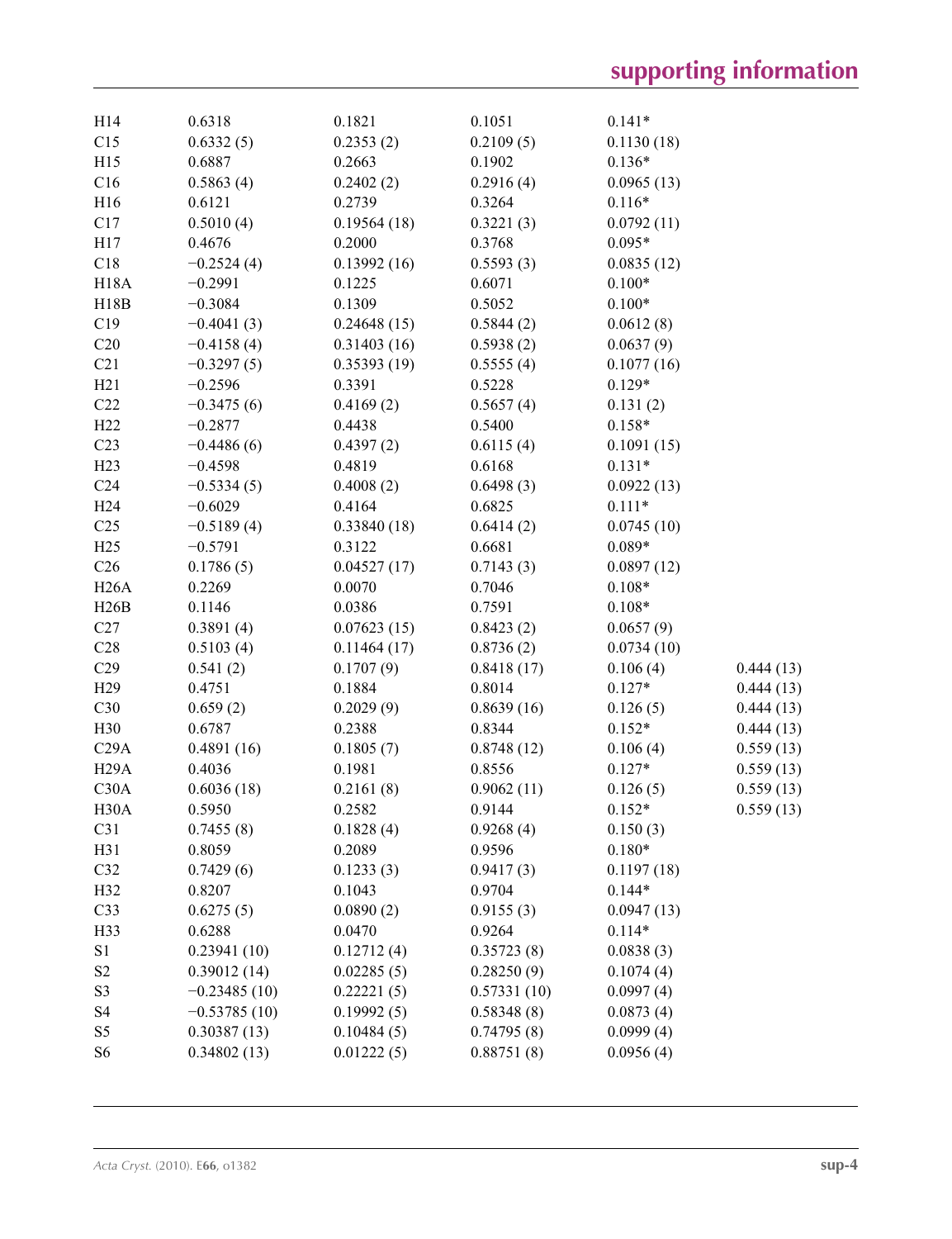# **supporting information**

*Atomic displacement parameters (Å2 )*

|                 | $U^{11}$   | $U^{22}$   | $U^{33}$   | $U^{12}$      | $U^{13}$     | $U^{23}$      |
|-----------------|------------|------------|------------|---------------|--------------|---------------|
| C1              | 0.0529(19) | 0.0435(17) | 0.102(3)   | $-0.0026(15)$ | 0.012(2)     | 0.0022(18)    |
| C2              | 0.0537(19) | 0.0422(16) | 0.089(3)   | $-0.0039(14)$ | 0.0129(18)   | $-0.0020(16)$ |
| C <sub>3</sub>  | 0.0524(18) | 0.0427(16) | 0.092(3)   | $-0.0024(14)$ | 0.0092(18)   | $-0.0004(17)$ |
| C4              | 0.056(2)   | 0.0477(18) | 0.104(3)   | $-0.0036(15)$ | 0.018(2)     | $-0.0068(19)$ |
| C <sub>5</sub>  | 0.072(2)   | 0.056(2)   | 0.089(3)   | $-0.0163(18)$ | 0.021(2)     | $-0.0066(19)$ |
| C6              | 0.068(2)   | 0.0529(19) | 0.091(3)   | $-0.0124(17)$ | $-0.002(2)$  | 0.0078(19)    |
| C7              | 0.063(2)   | 0.063(2)   | 0.138(4)   | 0.0059(18)    | 0.002(2)     | 0.006(2)      |
| C8              | 0.074(2)   | 0.076(2)   | 0.108(3)   | 0.010(2)      | 0.004(2)     | 0.003(2)      |
| C9              | 0.116(4)   | 0.102(3)   | 0.108(4)   | $-0.026(3)$   | 0.037(3)     | $-0.016(3)$   |
| C10             | 0.073(2)   | 0.0525(19) | 0.104(3)   | $-0.0045(17)$ | 0.026(2)     | $-0.0056(19)$ |
| C11             | 0.062(2)   | 0.060(2)   | 0.081(3)   | 0.0077(17)    | 0.0129(18)   | $-0.0047(18)$ |
| C12             | 0.0562(19) | 0.063(2)   | 0.090(3)   | 0.0115(17)    | 0.0190(19)   | 0.0035(19)    |
| C13             | 0.100(3)   | 0.086(3)   | 0.108(3)   | 0.009(2)      | 0.042(3)     | $-0.002(3)$   |
| C14             | 0.114(4)   | 0.114(4)   | 0.134(5)   | 0.018(3)      | 0.071(3)     | 0.025(4)      |
| C15             | 0.082(3)   | 0.087(3)   | 0.175(6)   | 0.005(3)      | 0.047(3)     | 0.028(4)      |
| C16             | 0.072(3)   | 0.081(3)   | 0.140(4)   | $-0.009(2)$   | 0.024(3)     | 0.002(3)      |
| C17             | 0.065(2)   | 0.078(3)   | 0.096(3)   | $-0.001(2)$   | 0.015(2)     | 0.000(2)      |
| C18             | 0.059(2)   | 0.059(2)   | 0.136(4)   | $-0.0014(17)$ | 0.028(2)     | $-0.018(2)$   |
| C19             | 0.0589(19) | 0.064(2)   | 0.063(2)   | 0.0018(16)    | 0.0155(15)   | $-0.0032(16)$ |
| C20             | 0.066(2)   | 0.062(2)   | 0.065(2)   | 0.0060(17)    | 0.0104(17)   | $-0.0004(17)$ |
| C21             | 0.118(4)   | 0.069(3)   | 0.145(4)   | $-0.009(2)$   | 0.064(3)     | $-0.011(3)$   |
| C22             | 0.161(5)   | 0.070(3)   | 0.173(6)   | $-0.017(3)$   | 0.072(4)     | 0.000(3)      |
| C <sub>23</sub> | 0.141(4)   | 0.069(3)   | 0.117(4)   | 0.016(3)      | 0.015(3)     | $-0.016(3)$   |
| C <sub>24</sub> | 0.103(3)   | 0.089(3)   | 0.085(3)   | 0.034(3)      | 0.009(2)     | $-0.011(2)$   |
| C <sub>25</sub> | 0.076(2)   | 0.080(3)   | 0.068(2)   | 0.019(2)      | 0.0104(18)   | $-0.0026(19)$ |
| C <sub>26</sub> | 0.100(3)   | 0.060(2)   | 0.107(3)   | $-0.026(2)$   | $-0.006(2)$  | 0.014(2)      |
| C27             | 0.083(2)   | 0.0506(18) | 0.066(2)   | 0.0023(17)    | 0.0209(18)   | $-0.0040(16)$ |
| C28             | 0.091(3)   | 0.061(2)   | 0.067(2)   | $-0.008(2)$   | 0.001(2)     | 0.0029(18)    |
| C29             | 0.087(9)   | 0.062(5)   | 0.164(14)  | $-0.009(6)$   | $-0.016(7)$  | 0.005(7)      |
| C30             | 0.138(12)  | 0.085(7)   | 0.151(14)  | $-0.043(7)$   | $-0.015(8)$  | 0.009(7)      |
| C29A            | 0.087(9)   | 0.062(5)   | 0.164(14)  | $-0.009(6)$   | $-0.016(7)$  | 0.005(7)      |
| C30A            | 0.138(12)  | 0.085(7)   | 0.151(14)  | $-0.043(7)$   | $-0.015(8)$  | 0.009(7)      |
| C31             | 0.156(6)   | 0.179(7)   | 0.108(5)   | $-0.087(6)$   | $-0.029(4)$  | 0.010(4)      |
| C <sub>32</sub> | 0.106(4)   | 0.160(6)   | 0.087(4)   | $-0.018(4)$   | $-0.020(3)$  | $-0.005(4)$   |
| C33             | 0.106(3)   | 0.094(3)   | 0.081(3)   | $-0.002(3)$   | $-0.011(3)$  | $-0.002(2)$   |
| S1              | 0.0767(6)  | 0.0507(5)  | 0.1303(9)  | 0.0011(4)     | 0.0448(6)    | $-0.0054(5)$  |
| S <sub>2</sub>  | 0.1203(9)  | 0.0640(6)  | 0.1464(11) | 0.0082(6)     | 0.0606(8)    | $-0.0146(7)$  |
| S <sub>3</sub>  | 0.0552(6)  | 0.0626(6)  | 0.1851(13) | $-0.0040(4)$  | 0.0333(6)    | $-0.0255(7)$  |
| S <sub>4</sub>  | 0.0607(6)  | 0.0743(6)  | 0.1307(10) | $-0.0039(5)$  | 0.0304(6)    | 0.0019(6)     |
| S <sub>5</sub>  | 0.1170(9)  | 0.0645(6)  | 0.1114(9)  | $-0.0320(6)$  | $-0.0304(7)$ | 0.0302(6)     |
| S <sub>6</sub>  | 0.1257(9)  | 0.0739(7)  | 0.0882(8)  | $-0.0192(6)$  | 0.0141(7)    | 0.0241(6)     |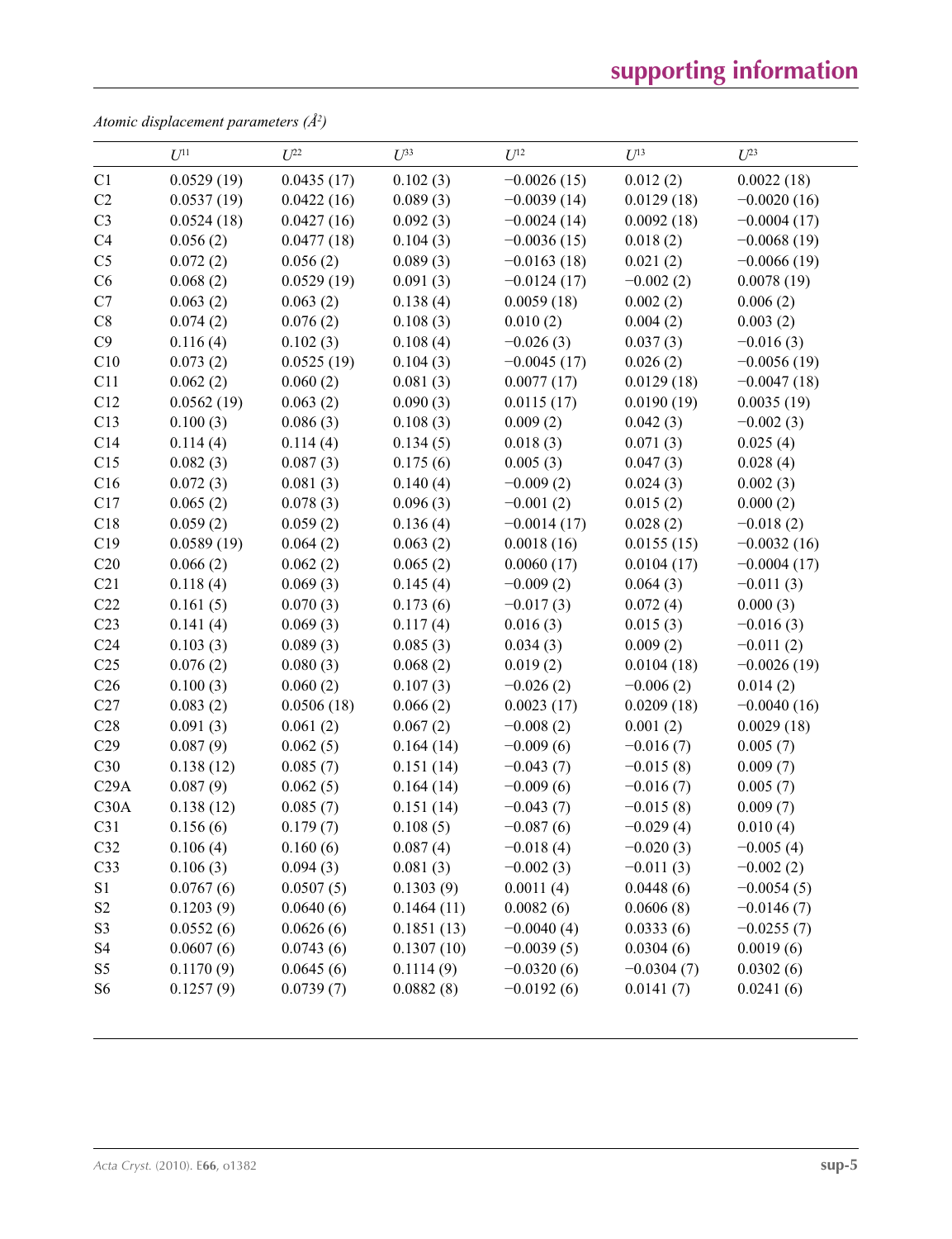*Geometric parameters (Å, º)*

| $C1-C2$         | 1.389(5) | $C18 - H18A$      | 0.9700    |  |
|-----------------|----------|-------------------|-----------|--|
| $C1-C6$         | 1.398(5) | $C18 - H18B$      | 0.9700    |  |
| $C1-C7$         | 1.520(5) | $C19 - C20$       | 1.483(5)  |  |
| $C2-C3$         | 1.393(4) | $C19 - S4$        | 1.632(3)  |  |
| $C2-C10$        | 1.499(5) | $C19 - S3$        | 1.726(3)  |  |
| $C3-C4$         | 1.398(5) | $C20 - C21$       | 1.364(5)  |  |
| $C3-C8$         | 1.512(5) | $C20-C25$         | 1.383(5)  |  |
| $C4 - C5$       | 1.396(5) | $C21 - C22$       | 1.392(6)  |  |
| $C4 - C18$      | 1.516(5) | $C21 - H21$       | 0.9300    |  |
| $C5-C6$         | 1.403(5) | $C22-C23$         | 1.339(7)  |  |
| $C5 - C9$       | 1.515(5) | $C22-H22$         | 0.9300    |  |
| $C6-C26$        | 1.504(5) | $C23-C24$         | 1.342(6)  |  |
| $C7 - H7A$      | 0.9600   | $C23 - H23$       | 0.9300    |  |
| $C7 - H7B$      | 0.9600   | $C24 - C25$       | 1.373(6)  |  |
| $C7 - H7C$      | 0.9600   | $C24 - H24$       | 0.9300    |  |
| $C8 - H8A$      | 0.9600   | $C25 - H25$       | 0.9300    |  |
| $C8 - H8B$      | 0.9600   | $C26 - S5$        | 1.812(4)  |  |
| $C8 - H8C$      | 0.9600   | $C26 - H26A$      | 0.9700    |  |
| $C9 - H9A$      | 0.9600   | $C26 - H26B$      | 0.9700    |  |
| $C9 - H9B$      | 0.9600   | $C27-C28$         | 1.477(5)  |  |
| $C9 - H9C$      | 0.9600   | $C27 - S6$        | 1.620(3)  |  |
| $C10 - S1$      | 1.810(3) | $C27 - S5$        | 1.721(4)  |  |
| $C10 - H10A$    | 0.9700   | $C28 - C29$       | 1.36(2)   |  |
| $C10 - H10B$    | 0.9700   | $C28-C33$         | 1.365(5)  |  |
| $C11 - C12$     | 1.478(5) | $C28 - C29A$      | 1.447(16) |  |
| $C11 - S2$      | 1.631(3) | $C29 - C30$       | 1.35(3)   |  |
| $C11 - S1$      | 1.718(3) | $C29 - H29$       | 0.9300    |  |
| $C12 - C13$     | 1.386(5) | $C30 - C31$       | 1.29(2)   |  |
| $C12 - C17$     | 1.392(5) | $C30 - H30$       | 0.9300    |  |
| $C13-C14$       | 1.385(6) | $C29A - C30A$     | 1.39(2)   |  |
| $C13 - H13$     | 0.9300   | $C29A - H29A$     | 0.9300    |  |
| $C14 - C15$     | 1.364(7) | $C30A - C31$      | 1.55(2)   |  |
| $C14 - H14$     | 0.9300   | $C30A - H30A$     | 0.9300    |  |
| $C15-C16$       | 1.359(7) | $C31 - C32$       | 1.316(8)  |  |
| $C15 - H15$     | 0.9300   | $C31 - H31$       | 0.9300    |  |
| $C16 - C17$     | 1.376(5) | $C32-C33$         | 1.365(7)  |  |
| $C16 - H16$     | 0.9300   | $C32-H32$         | 0.9300    |  |
| $C17 - H17$     | 0.9300   | $C33 - H33$       | 0.9300    |  |
| $C18 - S3$      | 1.810(4) |                   |           |  |
| $C2-C1-C6$      | 120.0(3) | $C4-C18-H18B$     | 109.9     |  |
| $C2-C1-C7$      | 119.6(4) | $S3 - C18 - H18B$ | 109.9     |  |
| $C6-C1-C7$      | 120.4(4) | H18A-C18-H18B     | 108.3     |  |
| $C1-C2-C3$      | 120.3(3) | $C20-C19-S4$      | 123.4(2)  |  |
| $C1 - C2 - C10$ | 119.1(3) | $C20-C19-S3$      | 113.1(2)  |  |
| $C3-C2-C10$     | 120.6(3) | $S4 - C19 - S3$   | 123.4(2)  |  |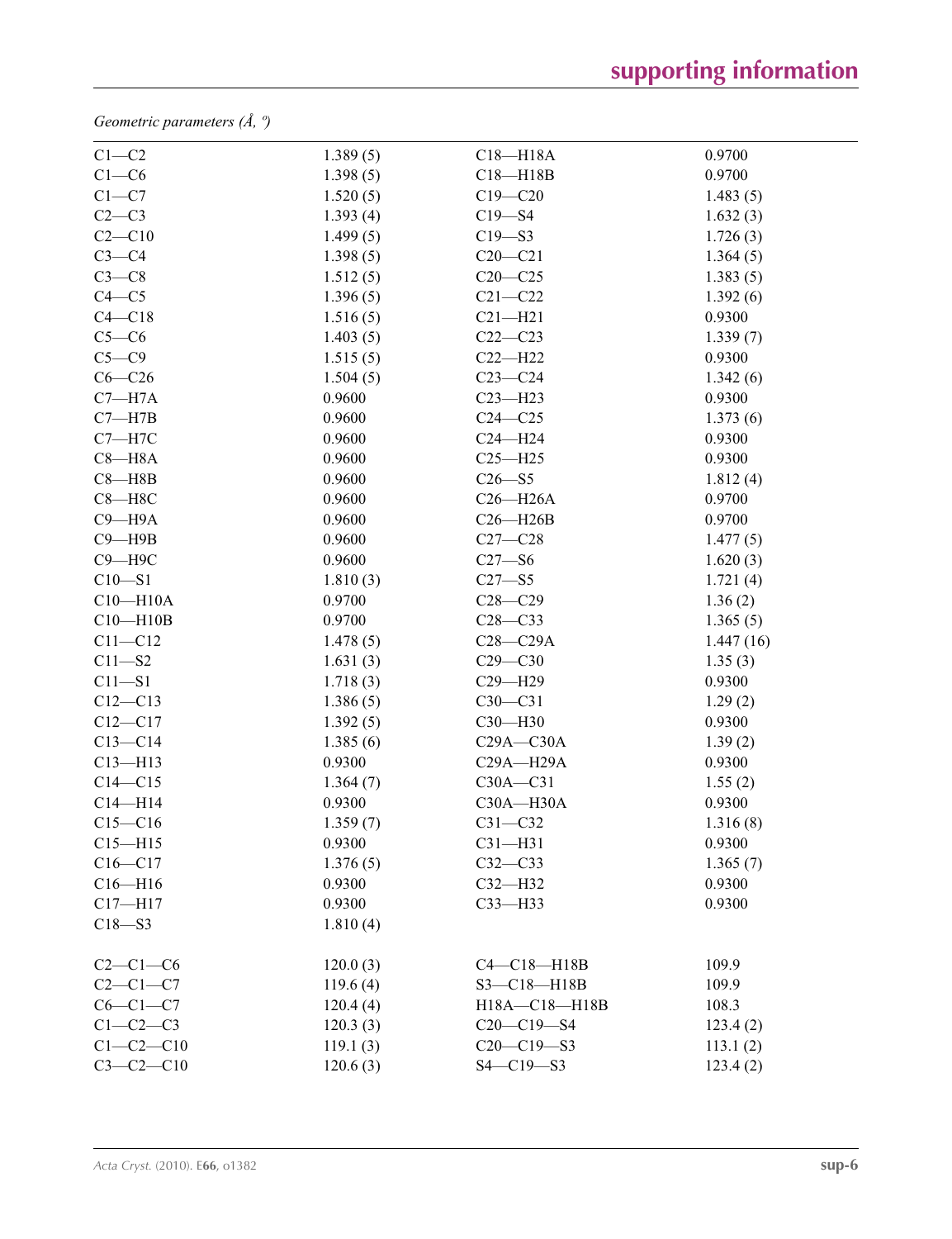| $C2-C3-C4$          | 119.5(3) | $C21 - C20 - C25$ | 117.9(3)  |
|---------------------|----------|-------------------|-----------|
| $C2-C3-C8$          | 119.8(3) | $C21 - C20 - C19$ | 122.4(3)  |
| $C4-C3-C8$          | 120.7(3) | $C25-C20-C19$     | 119.7(3)  |
| $C5-C4-C3$          | 120.8(3) | $C20-C21-C22$     | 119.6(4)  |
| $C5-C4-C18$         | 119.9(4) | $C20 - C21 - H21$ | 120.2     |
| $C3 - C4 - C18$     | 119.3(4) | $C22-C21-H21$     | 120.2     |
| $C4-C5-C6$          | 119.0(3) | $C23 - C22 - C21$ | 121.6(5)  |
| $C4-C5-C9$          | 120.5(4) | $C23-C22-H22$     | 119.2     |
| $C6 - C5 - C9$      | 120.5(4) | $C21 - C22 - H22$ | 119.2     |
| $C1-C6-C5$          | 120.2(3) | $C22-C23-C24$     | 119.2(5)  |
| $C1 - C6 - C26$     | 120.5(4) | $C22-C23-H23$     | 120.4     |
| $C5-C6-C26$         | 119.3(4) | $C24 - C23 - H23$ | 120.4     |
| $C1-C7-H7A$         | 109.5    | $C23-C24-C25$     | 120.8(4)  |
| $C1-C7-H7B$         | 109.5    | C23-C24-H24       | 119.6     |
| $H7A - C7 - H7B$    | 109.5    | $C25-C24-H24$     | 119.6     |
| $C1-C7-H7C$         | 109.5    | $C24 - C25 - C20$ | 120.8(4)  |
| $H7A - C7 - H7C$    | 109.5    | $C24 - C25 - H25$ | 119.6     |
| $H7B-C7-H7C$        | 109.5    | C20-C25-H25       | 119.6     |
| $C3-C8-H8A$         | 109.5    | $C6 - C26 - S5$   | 107.4(2)  |
| $C3-C8$ -H8B        | 109.5    | $C6-C26-H26A$     | 110.2     |
| H8A-C8-H8B          | 109.5    | $S5-C26-H26A$     | 110.2     |
| $C3-C8-H8C$         | 109.5    | $C6-C26-H26B$     | 110.2     |
| Н8А-С8-Н8С          | 109.5    | $S5-C26-H26B$     | 110.2     |
| Н8В-С8-Н8С          | 109.5    | H26A-C26-H26B     | 108.5     |
|                     |          | $C28 - C27 - S6$  |           |
| $C5-C9-H9A$         | 109.5    |                   | 124.0(3)  |
| $C5 - C9 - H9B$     | 109.5    | $C28 - C27 - S5$  | 112.0(2)  |
| Н9А-С9-Н9В          | 109.5    | $S6 - C27 - S5$   | 123.9(2)  |
| С5-С9-Н9С           | 109.5    | $C29 - C28 - C33$ | 110.1(9)  |
| Н9А-С9-Н9С          | 109.5    | C29-C28-C29A      | 31.6(8)   |
| Н9В-С9-Н9С          | 109.5    | C33-C28-C29A      | 120.6(7)  |
| $C2 - C10 - S1$     | 110.0(2) | $C29 - C28 - C27$ | 125.4(10) |
| $C2 - C10 - H10A$   | 109.7    | $C33-C28-C27$     | 120.9(4)  |
| $S1 - C10 - H10A$   | 109.7    | C29A-C28-C27      | 117.2(7)  |
| $C2 - C10 - H10B$   | 109.7    | C30-C29-C28       | 125(2)    |
| $S1 - C10 - H10B$   | 109.7    | C30-C29-H29       | 117.4     |
| $H10A - C10 - H10B$ | 108.2    | $C28 - C29 - H29$ | 117.4     |
| $C12 - C11 - S2$    | 123.6(3) | $C31 - C30 - C29$ | 118.7(19) |
| $C12 - C11 - S1$    | 111.3(2) | C31-C30-H30       | 120.6     |
| $S2 - C11 - S1$     | 125.1(2) | C29-C30-H30       | 120.6     |
| $C13-C12-C17$       | 118.1(4) | C30A-C29A-C28     | 116.6(13) |
| $C13 - C12 - C11$   | 119.9(4) | C30A-C29A-H29A    | 121.7     |
| $C17 - C12 - C11$   | 122.0(3) | $C28-C29A-H29A$   | 121.7     |
| $C14 - C13 - C12$   | 120.4(5) | C29A-C30A-C31     | 117.4(12) |
| $C14 - C13 - H13$   | 119.8    | C29A-C30A-H30A    | 121.3     |
| $C12-C13-H13$       | 119.8    | C31-C30A-H30A     | 121.3     |
| $C15-C14-C13$       | 120.2(5) | $C30-C31-C32$     | 116.3(10) |
| $C15-C14-H14$       | 119.9    | $C30-C31-C30A$    | 36.5(9)   |
| $C13 - C14 - H14$   | 119.9    | $C32-C31-C30A$    | 117.8(7)  |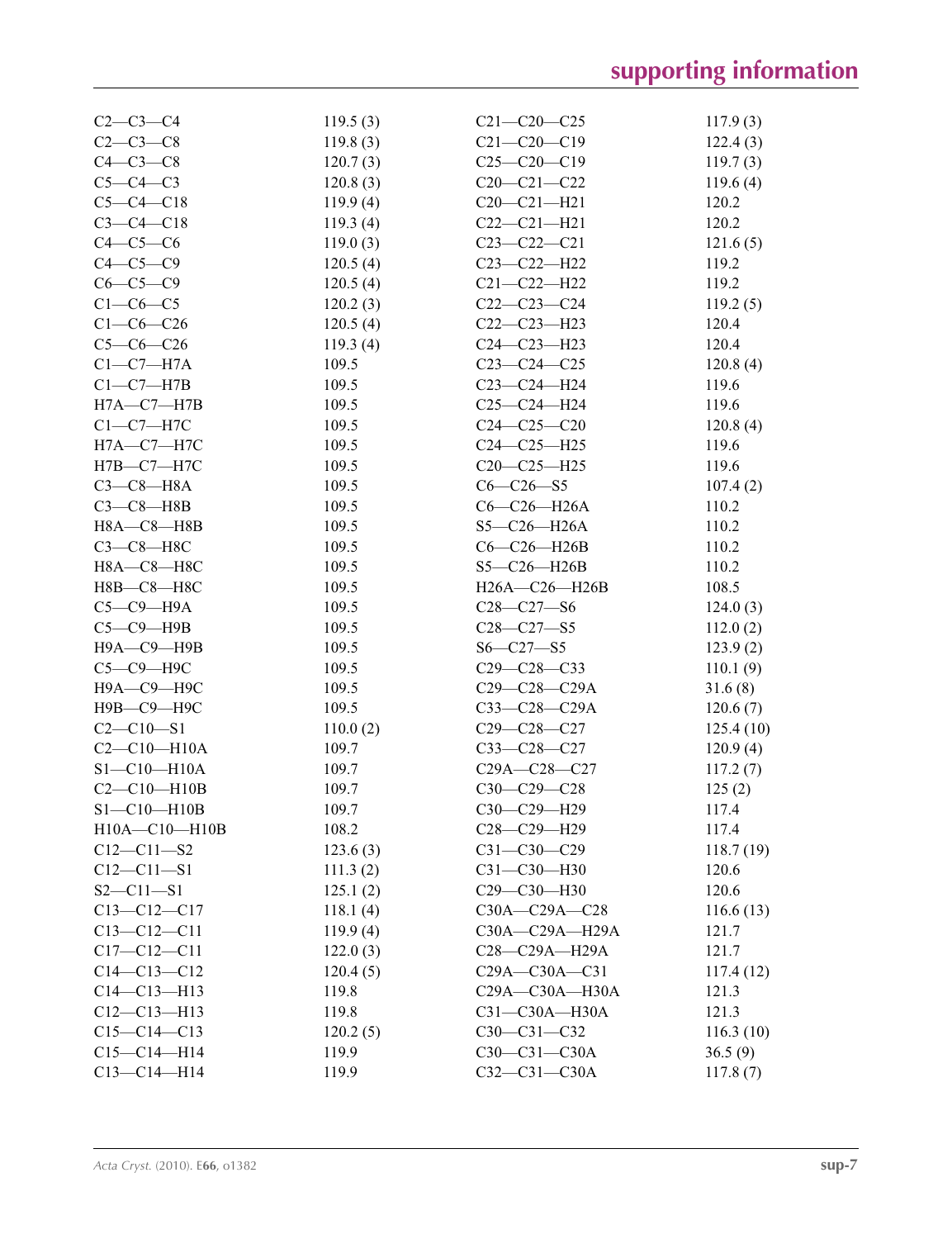| $C16-C15-C14$          | 120.3(5)    | $C30-C31-H31$                                                       | 121.8        |
|------------------------|-------------|---------------------------------------------------------------------|--------------|
| $C16-C15-H15$          | 119.9       | $C32-C31-H31$                                                       | 121.8        |
| $C14 - C15 - H15$      | 119.9       | $C30A - C31 - H31$                                                  | 108.6        |
| $C15-C16-C17$          | 120.5(5)    | $C31 - C32 - C33$                                                   | 120.9(6)     |
| $C15-C16-H16$          | 119.7       | $C31 - C32 - H32$                                                   | 119.6        |
| $C17 - C16 - H16$      | 119.7       | C33-C32-H32                                                         | 119.6        |
| $C16-C17-C12$          | 120.5(4)    | $C32-C33-C28$                                                       | 121.9(5)     |
| $C16-C17-H17$          | 119.8       | $C32-C33-H33$                                                       | 119.1        |
|                        |             |                                                                     |              |
| $C12-C17-H17$          | 119.8       | $C28 - C33 - H33$                                                   | 119.1        |
| $C4 - C18 - S3$        | 108.7(2)    | $C11 - S1 - C10$                                                    | 105.19(17)   |
| $C4 - C18 - H18A$      | 109.9       | $C19 - S3 - C18$                                                    | 103.65(16)   |
| $S3 - C18 - H18A$      | 109.9       | $C27 - S5 - C26$                                                    | 103.75(18)   |
| $C6-C1-C2-C3$          | 3.0(5)      | $C25-C20-C21-C22$                                                   | 0.3(7)       |
| $C7 - C1 - C2 - C3$    | $-176.0(3)$ | $C19-C20-C21-C22$                                                   | 179.0(4)     |
| $C6-C1-C2-C10$         | $-177.1(3)$ | $C20-C21-C22-C23$                                                   | $-0.8(9)$    |
| $C7-C1-C2-C10$         | 3.8(4)      | $C21 - C22 - C23 - C24$                                             | 1.1(9)       |
| $C1-C2-C3-C4$          | $-4.0(5)$   | $C22-C23-C24-C25$                                                   | $-0.9(8)$    |
| $C10-C2-C3-C4$         | 176.2(3)    | $C23-C24-C25-C20$                                                   | 0.5(7)       |
| $C1 - C2 - C3 - C8$    | 175.3(3)    | $C21 - C20 - C25 - C24$                                             |              |
| $C10-C2-C3-C8$         |             | $C19-C20-C25-C24$                                                   | $-0.1(6)$    |
|                        | $-4.5(5)$   |                                                                     | $-178.9(3)$  |
| $C2-C3-C4-C5$          | 4.1(5)      | $C1-C6-C26-S5$                                                      | 83.7(4)      |
| $C8 - C3 - C4 - C5$    | $-175.2(3)$ | $C5-C6-C26-S5$                                                      | $-96.6(4)$   |
| $C2-C3-C4-C18$         | $-175.9(3)$ | S6-C27-C28-C29                                                      | $-174.4(10)$ |
| $C8 - C3 - C4 - C18$   | 4.8(5)      | $S5-C27-C28-C29$                                                    | 9.7(11)      |
| $C3 - C4 - C5 - C6$    | $-3.3(5)$   | S6-C27-C28-C33                                                      | 29.1(5)      |
| $C18-C4-C5-C6$         | 176.7(3)    | $S5 - C27 - C28 - C33$                                              | $-146.9(3)$  |
| $C3 - C4 - C5 - C9$    | 177.0(3)    | S6-C27-C28-C29A                                                     | $-138.4(8)$  |
| $C18-C4-C5-C9$         | $-3.0(5)$   | $S5-C27-C28-C29A$                                                   | 45.7(9)      |
| $C2-C1-C6-C5$          | $-2.2(5)$   | $C33-C28-C29-C30$                                                   | $-14(2)$     |
| $C7 - C1 - C6 - C5$    | 176.8(3)    | $C29A - C28 - C29 - C30$                                            | 102(4)       |
| $C2-C1-C6-C26$         | 177.5(3)    | $C27-C28-C29-C30$                                                   | $-172.5(13)$ |
| $C7-C1-C6-C26$         | $-3.5(5)$   | $C28-C29-C30-C31$                                                   | $-8(3)$      |
| $C4 - C5 - C6 - C1$    | 2.4(5)      | C29-C28-C29A-C30A                                                   | $-67(3)$     |
| $C9 - C5 - C6 - C1$    | $-177.9(3)$ | C33-C28-C29A-C30A                                                   | 11.2(16)     |
| $C4-C5-C6-C26$         | $-177.3(3)$ | $C27-C28-C29A-C30A$                                                 | 178.8(9)     |
| $C9 - C5 - C6 - C26$   | 2.4(5)      | $C28-C29A-C30A-C31$                                                 | 6.7(18)      |
| $C1 - C2 - C10 - S1$   | $-90.9(3)$  | $C29-C30-C31-C32$                                                   | 26(2)        |
| $C3-C2-C10-S1$         | 89.0(3)     | $C29-C30-C31-C30A$                                                  | $-76(2)$     |
| $S2 - C11 - C12 - C13$ | 37.9(5)     | $C29A - C30A - C31 - C30$                                           |              |
|                        |             |                                                                     | 75(2)        |
| $S1 - C11 - C12 - C13$ | $-141.6(3)$ | $C29A - C30A - C31 - C32$                                           | $-22.0(16)$  |
| $S2 - C11 - C12 - C17$ | $-143.2(3)$ | $C30-C31-C32-C33$                                                   | $-22.3(15)$  |
| $S1 - C11 - C12 - C17$ | 37.3(4)     | $C30A - C31 - C32 - C33$                                            | 18.9(12)     |
| $C17-C12-C13-C14$      | $-2.0(6)$   | $C31 - C32 - C33 - C28$                                             | $-0.5(9)$    |
| $C11-C12-C13-C14$      | 176.9(4)    | $C29-C28-C33-C32$                                                   | 17.4(12)     |
| $C12-C13-C14-C15$      | 1.9(7)      | C <sub>29</sub> A-C <sub>28</sub> -C <sub>33</sub> -C <sub>32</sub> | $-15.8(10)$  |
| $C13-C14-C15-C16$      | 0.1(8)      | $C27-C28-C33-C32$                                                   | 177.2(4)     |
| $C14-C15-C16-C17$      | $-1.8(7)$   | $C12-C11-S1-C10$                                                    | $-179.9(3)$  |